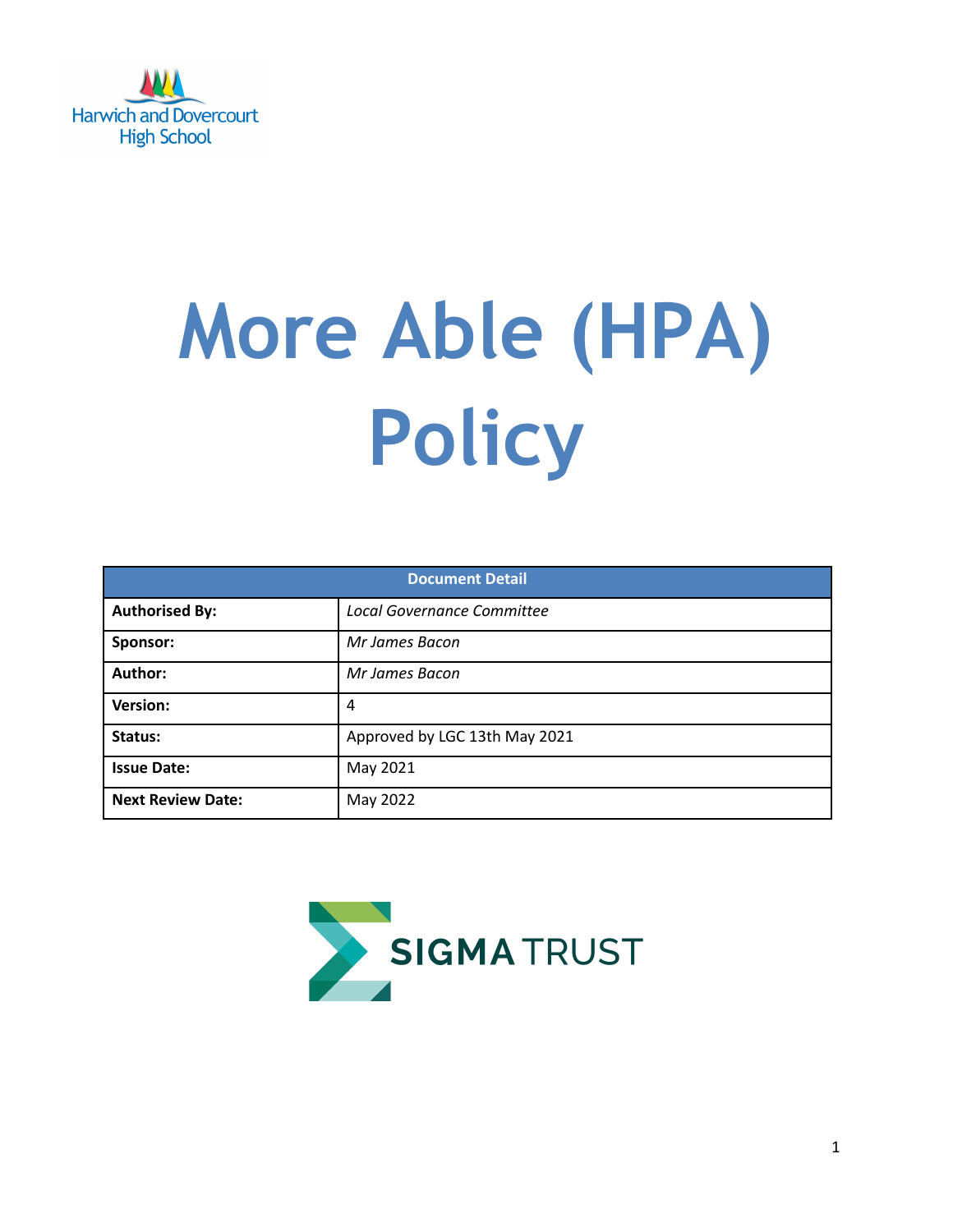

### **Intended Audience**

| <b>Intended Audience</b> | <b>Intended Method of Distribution</b> |
|--------------------------|----------------------------------------|
| All Staff                | Shared Google Drive                    |
| Students/Parents         | Website                                |

## **Amendment Tracker**

# **Summary of all changes being proposed in this policy review:**

| Page | <b>Clause</b> | <b>Details of amendment</b>                                    |
|------|---------------|----------------------------------------------------------------|
|      |               | Provision for identification in September 2020 and 2021 due to |
|      |               | the cancellation of KS2 SATs.                                  |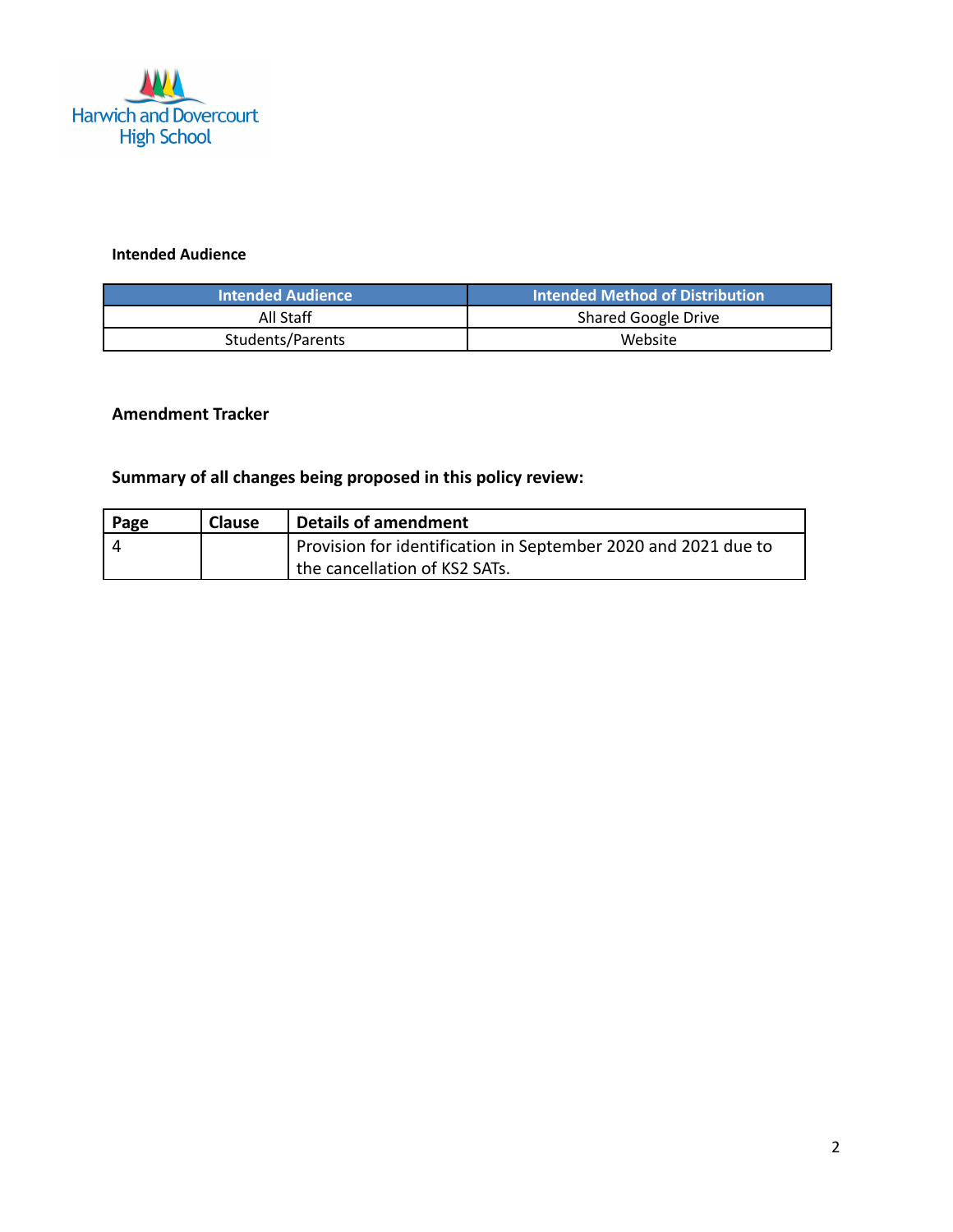

#### **INTRODUCTION**

#### **Statement of Intent**

Harwich and Dovercourt High School is committed to maximising the potential of all of our students. We recognise our high prior attaining (or HPA) students as our more able students and these students have particular needs if they are to achieve success educationally, socially and emotionally. We provide a broad and balanced curriculum which entitles every student to have the opportunity to be involved in education that is appropriate to their needs. We aim to provide our HPA students with an education that challenges, motivates and rewards their ability. This will enable them to fulfil their individual potential and lead happy, fulfilled and successful lives through their education and into adulthood.

#### **Aims**

To promote and raise the attainment, motivation and aspirations of HPA students, especially those from disadvantaged backgrounds.

To create a culture of high expectations for students and teachers, and ensure that work is challenging and differentiated at the appropriate level.

To create a challenging and stimulating learning environment which supports HPA students, actively encouraging questioning and challenge, as well as creativity and higher order thinking skills.

To develop a co-ordinated and coherent programme of learning opportunities, underpinned by a balance of challenge and support. This includes providing students with activities outside the formal curriculum which will develop their thinking and entrepreneurial skills and foster their creativity.

To recognise and meet the social and emotional needs of our HPA students through pastoral support and mentoring, out of hours learning opportunities, timely and high quality careers provision, and links with higher education institutions.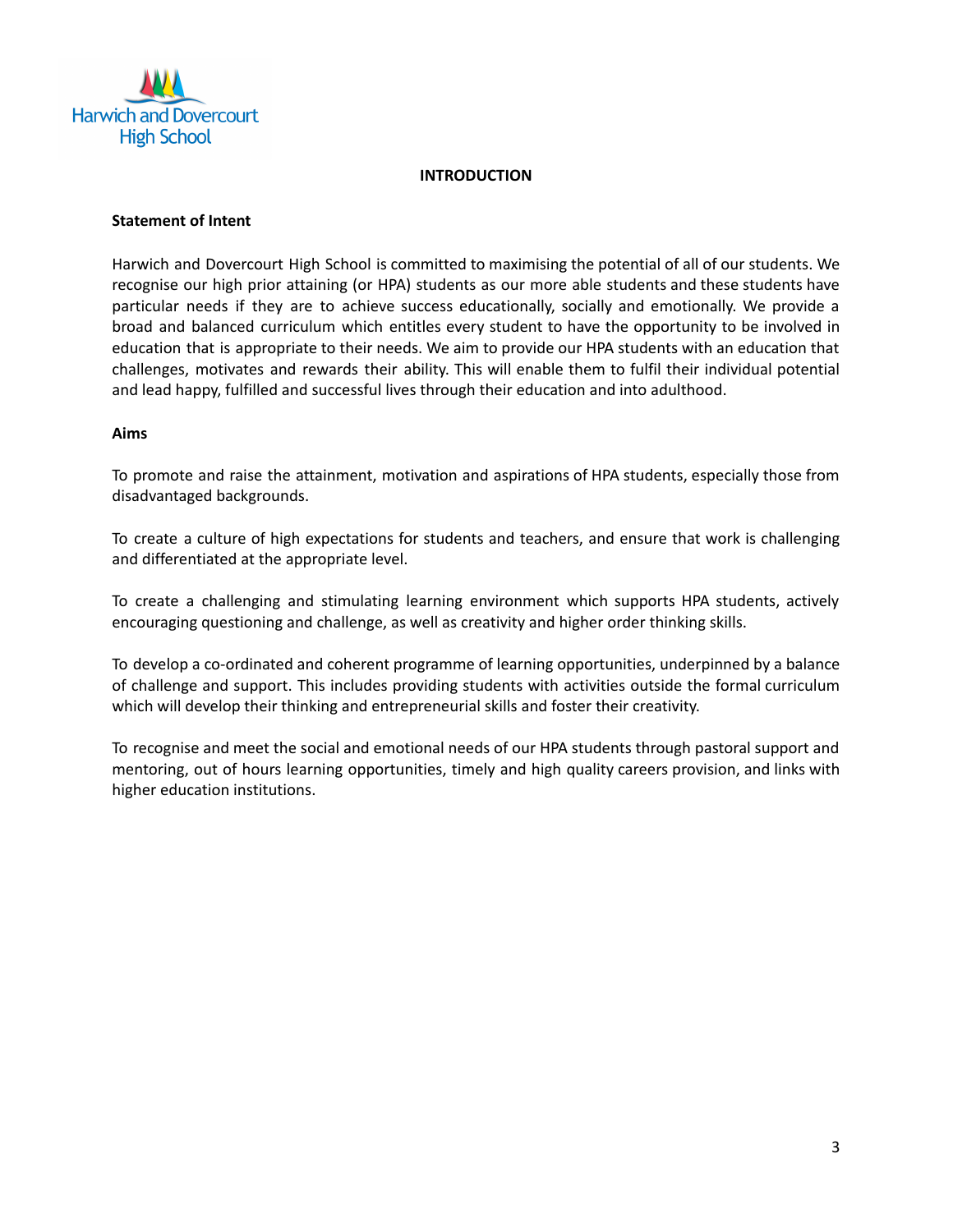

#### **IDENTIFICATION**

#### **Criteria**

We identify HPA students through the end of KS2 school tests:

For students joining the school in 2016 (or later) this is through the average scaled score of the English reading and Maths papers, which must be 106 or above.

For students joining the school in 2020 and 2021 this is through CAT4 testing. These measure verbal, non-verbal, quantitative and spatial reasoning to provide a baseline against national benchmarks.

Within this cohort, we also identify students who are both disadvantaged and HPA.

Once students have been identified they will be placed on a register of HPA students. All staff are made aware of this list through their Go4schools mark books, where HPA students are clearly identified using HML (High, Middle, Lower) categories.

Where students, in the absence of KS2 data or through rapid and sustained progress, are identified as more able these students will be afforded the appropriate provision set out under this policy.

#### **PROVISION**

#### **Teaching and Learning**

The heart of effective provision for HPA students is what happens in the classroom. The challenge for teachers is meeting the needs of each individual to ensure that their potential is fulfilled on a day-to-day basis.

a) setting suitable learning challenges;

b) responding to students' diverse learning needs;

c) overcoming potential barriers to learning and assessment for individuals and groups of students.

These principles provide schools and teachers with a range of approaches, which should be explored when planning to meet the needs of HPA students, including:

- extending the breadth and depth of study within individual subjects and planning work which draws on the content of different subjects; and/or
- drawing on materials from later key stages or higher levels of study.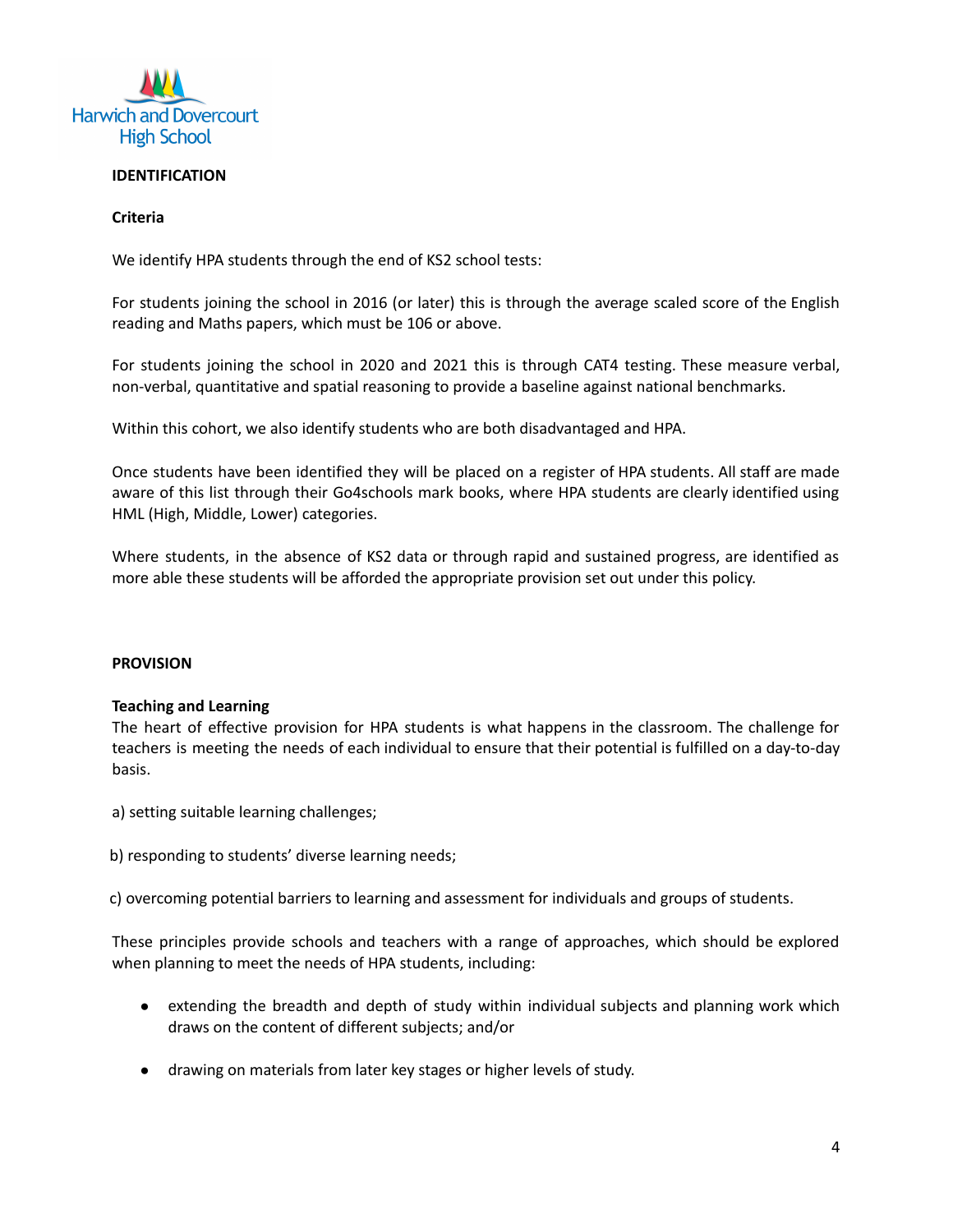

#### **Teachers who are most successful with HPA students:**

- plan differentiated activities and questions to extend the core learning tasks;
- look for opportunities to widen the scope of learning activities beyond the school and the classroom;
- encourage students to take risks, to play with ideas and to see failure as an inherent part of problem solving;
- provide differentiated and challenging homework which helps develop creativity and higher order thinking skills and, importantly, is not simply 'more of the same'.
- create opportunities for collaboration with other HPA students.
- create opportunities to identify and respond to areas for improvement, and in doing so to learn to embrace failure, and see getting things wrong as a process to success.
- create opportunities for educational trips and visits to develop talent.
- create opportunities to develop leadership and higher order thinking/organisational skills.
- create opportunities to question concepts to extend understanding, including following teacher feedback.
- are sensitive to the particular difficulties some HPA students face in relationships with their peers and the stress that can be caused by teacher and parental expectation.
- invite students to plan their own work from time to time;
- help students articulate and set their own goals and targets for their work, including how they will evaluate the outcome;
- provide rigorous and constructive commentary on students' work, when and where this is appropriate;
- seek help, where necessary, from colleagues;
- take risks, play with ideas and accept that not everything will be successful.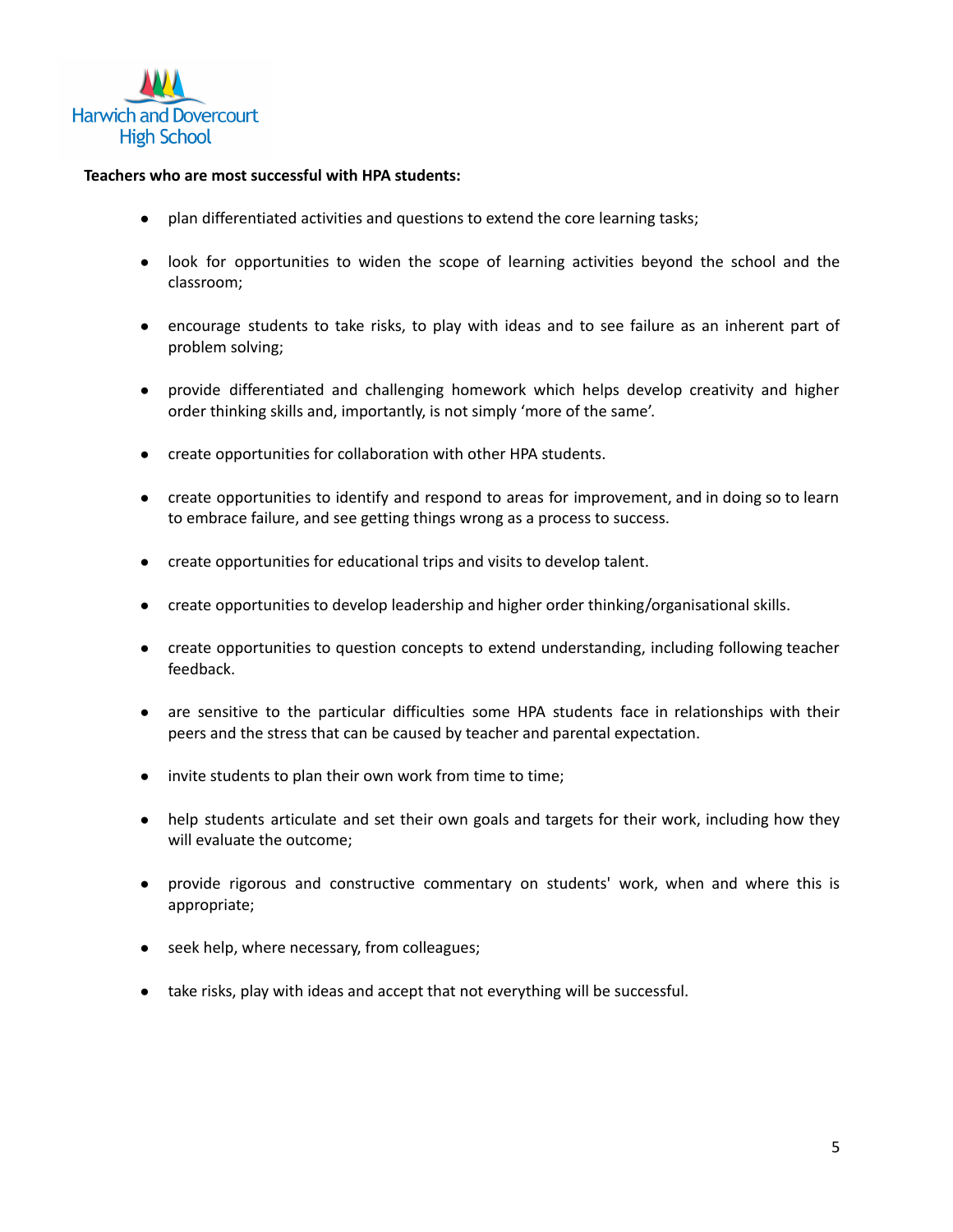

#### **RESPONSIBILITIES**

#### **The role of the Assistant Headteacher (responsible for HPA achievement) will be:**

- To implement and monitor an improvement plan for the attainment of HPA students.
- To monitor and evaluate the development of the policy in each and every faculty area, to ensure that adequate provision is made for HPA students and that their progress is regularly monitored.
- To ensure that Subject Leaders and Year Leaders fulfil their responsibilities towards HPA students by regular monitoring and evaluation (on a termly basis).
- To monitor and track the progress of HPA students through the use of learning walks, lesson observations, work scrutiny, progress data and stakeholder feedback.
- To collate and draw from information provided in parent and student voice.

#### **The role of Subject Leaders will be:**

- To ensure that departmental schemes of learning and lessons show differentiation to cater for the varying levels of prior attainment within each class and promote a variety of teaching and learning strategies.
- To monitor the achievement/attainment of HPA students to check that they are on target through the use of data provided by Go4Schools and SMID.
- To monitor that lessons are planned to provide appropriate challenge for HPA students.
- To organise, monitor and evaluate the implementation of intervention strategies which address underachievement in HPA students.
- To monitor setting arrangements and ensure HPA students are taught in appropriate classes to achieve their potential.
- To organise training opportunities within faculty meeting time to discuss new ideas, share materials, develop teaching strategies and extension activities and make links with other curriculum areas and appropriate outside agencies.